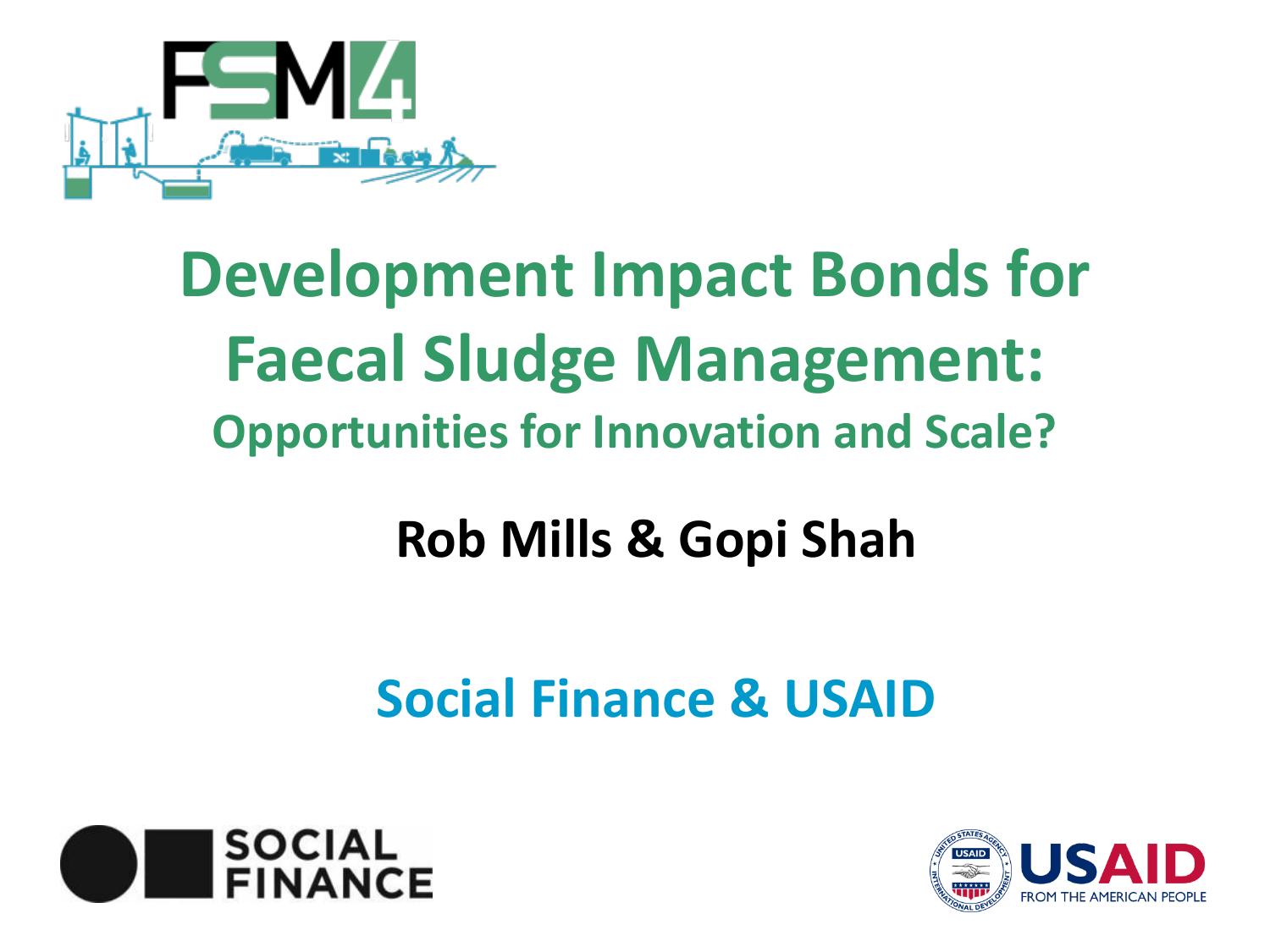### **DOES TRADITIONAL NETWORKED FSM MAXIMISE HEALTH OUTCOMES?**

- Traditional **networked sanitation is high cost**  both to maintain current systems and to expand into the 'new urban margin'
- Focus on conventional sewage and sanitation tends to **benefit those in existing urban centers**
- A solution is needed for areas outside networked sanitation – to address abandoned pits or illegal dumping which has detrimental health impacts
- A 5m<sup>3</sup> truck load of FS dumped into the environment is the equivalent of **5000 people practicing open defecation**



**SAFELY COLLECTING AND TREATING FS IS AN IMPORTANT PUBLIC HEALTH OBJECTIVE**

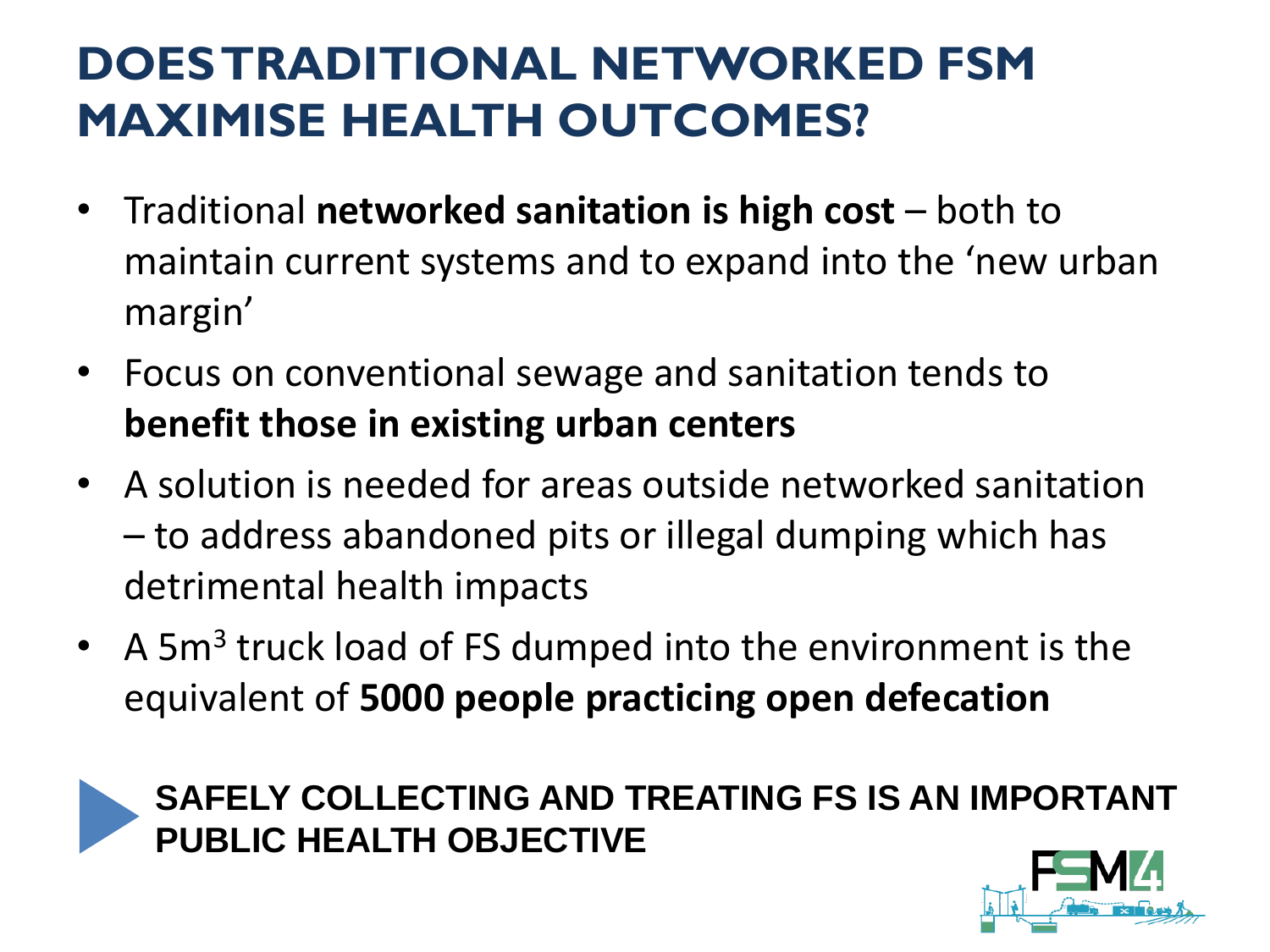## **WHAT IS THE CHALLENGE?**

#### **(1) Financing Problem**

Fecal Sludge Treatment plants are expensive (**high capex** investment needed)



- Current networked sanitation is expensive and slow to extend
- Conventional FSM plants are operating at full capacity

#### **NON NETWORKED SANITATION PROVIDES A SOLUTION BUT A SUSTAINBLE MODEL THAT IS PROFIT GENERATING IS NEEDED**

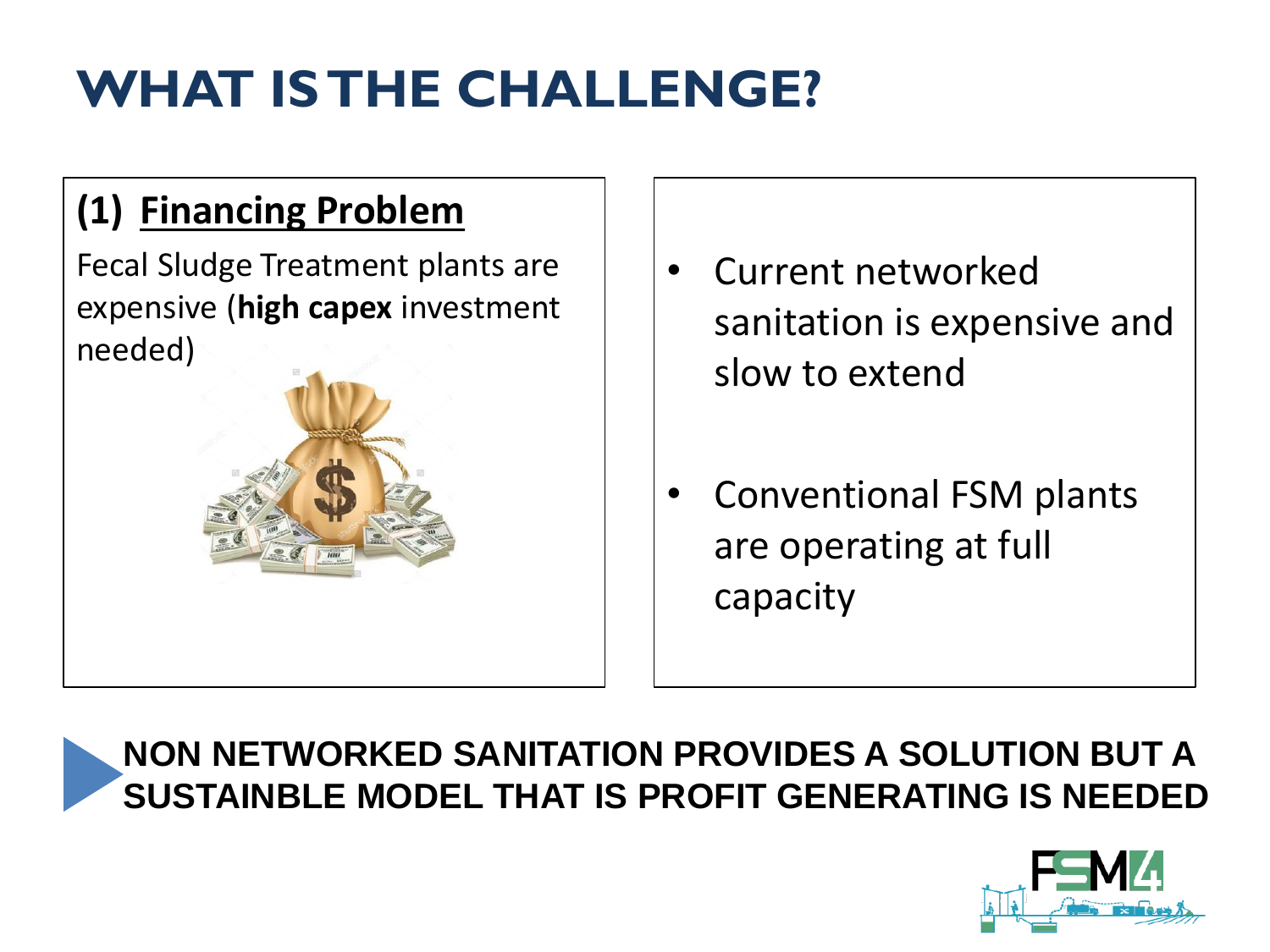### **ADDRESSING THIS CHALLENGE?**

- Fund FS treatments that use **fecal sludge to generate revenues**
- Allows the operator **to make a profit by safely treating sludge**
- Technologies exist that turns FS into the following:





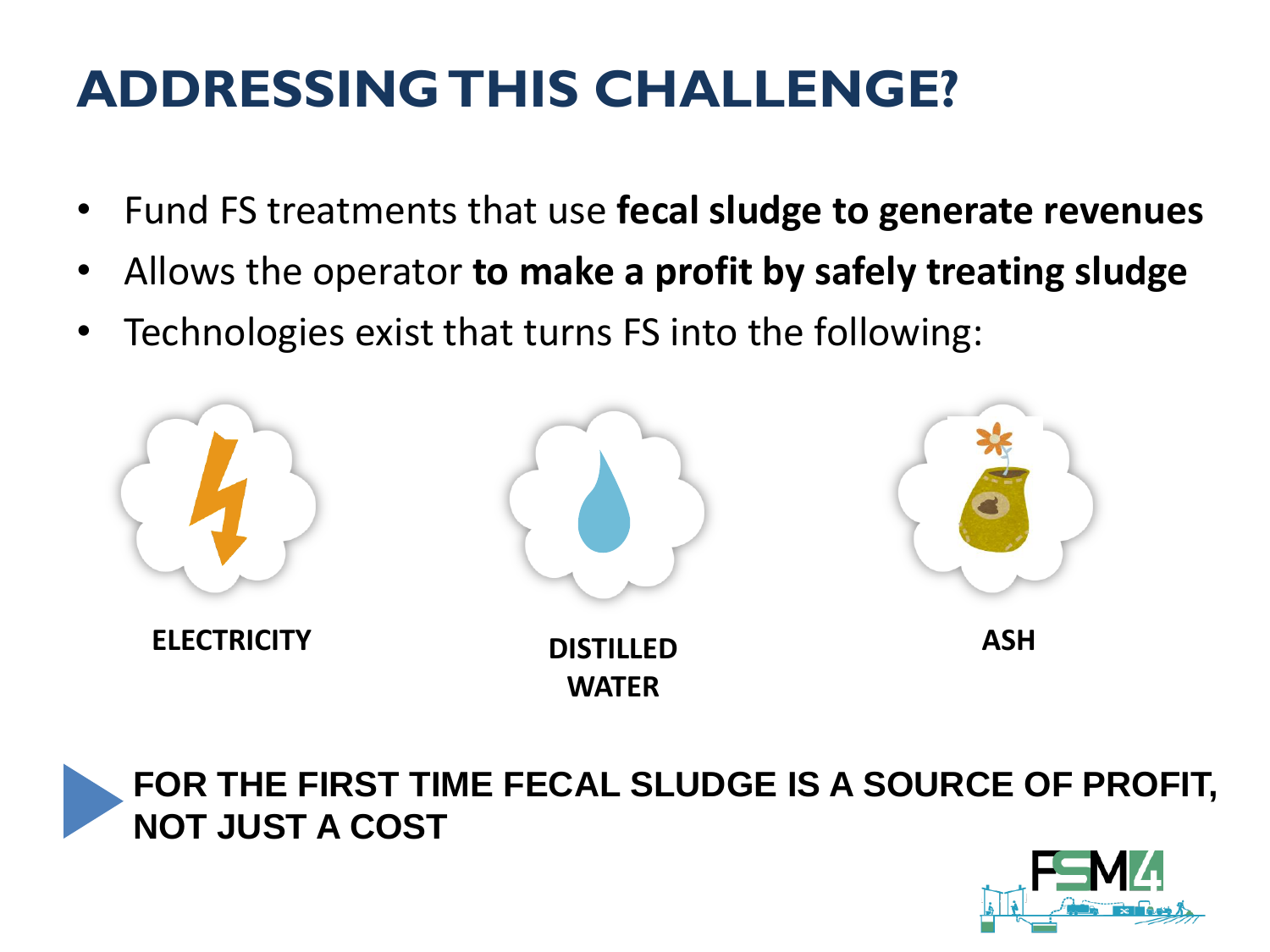### **EXAMPLE: OMNI-PROCESSOR**



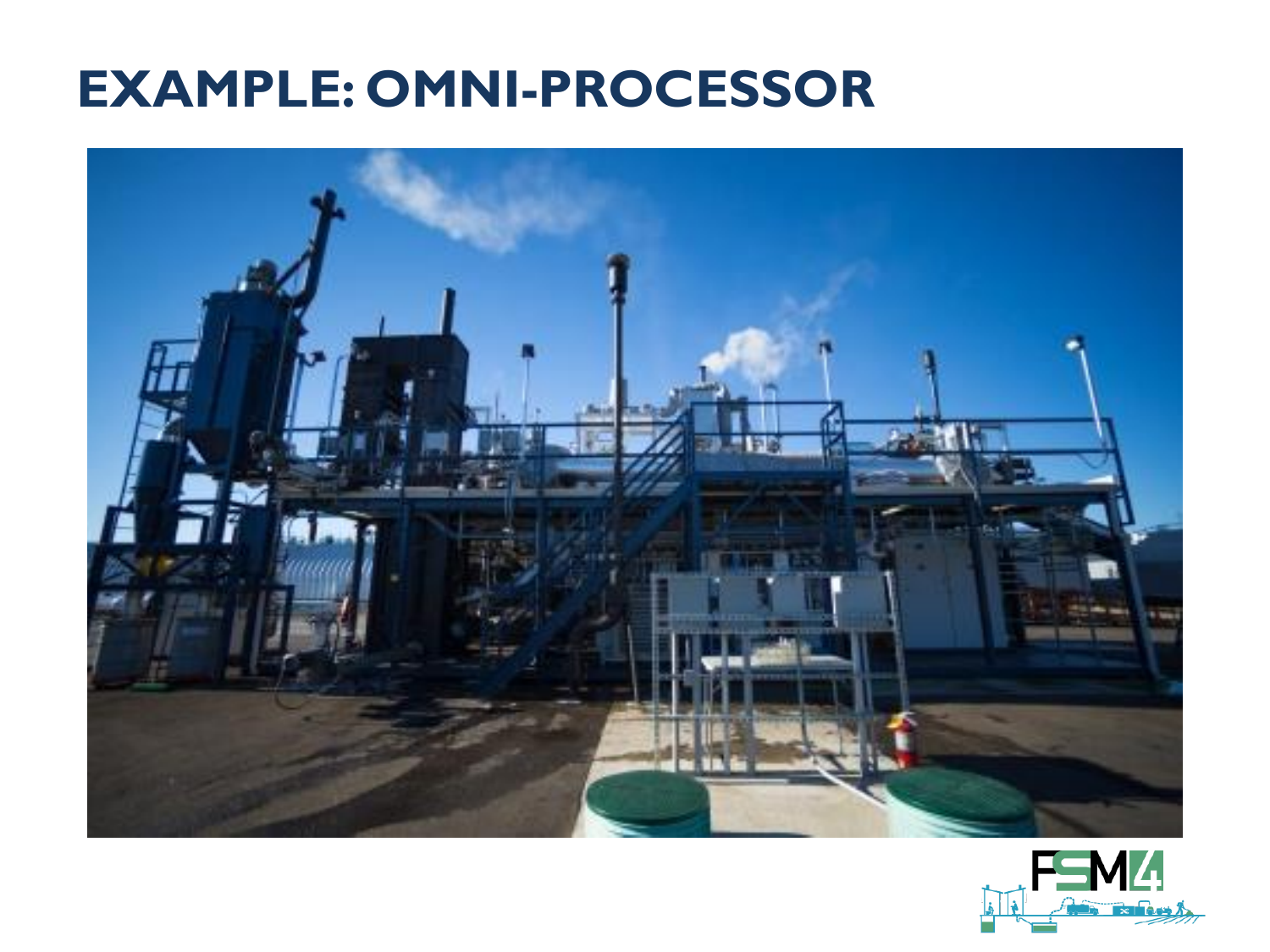### **BUT WE HAVE AN INCENTIVES PROBLEM THAT UNDERMINES HEALTH OUTCOMES**

#### **(2) Incentives Problem**

- Poorer households **cannot afford** collection and tipping fees
- Currently only 'commercial' sludge (i.e. those households who can pay for collection) is safely treated
- Incentives are needed to collect 'social' sludge from poorer household (lower WTP) – health impact



**WE NEED TO FIND A WAY TO BALANCE COMMERCIAL OPERATIONS OF AN ENTERPRISE AND SOCIAL VALUE FROM SOCIAL SLUDGE COLLECTION**

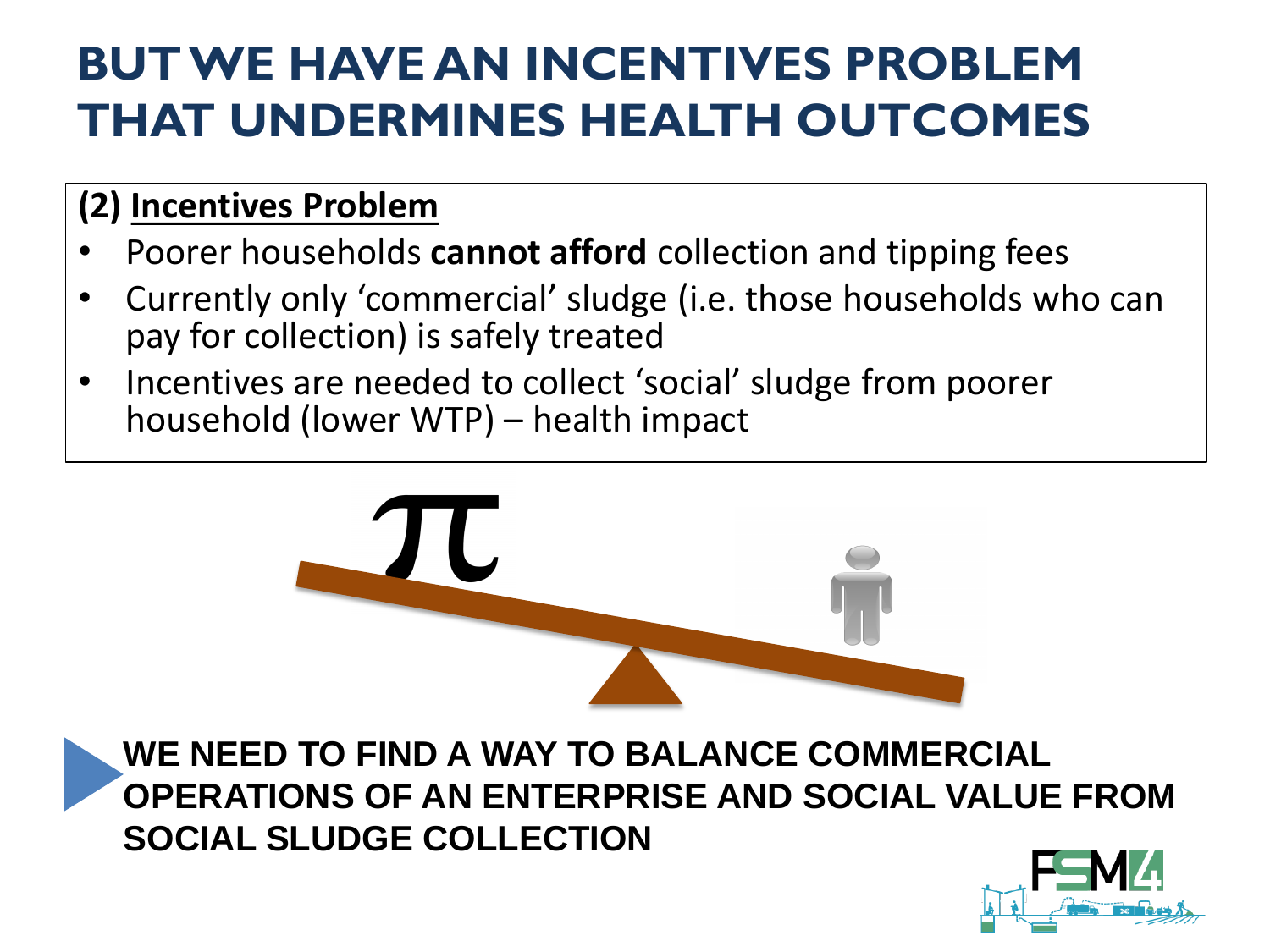### **HOW CAN WE COLLECT MORE 'SOCIAL' SLUDGE?**



**SUBSIDISING FS COLLECTION ALIGNS INCENTIVES.** 

**MORE FS IS BROUGHT TO THE PLANT AND TREATED, SO THE OP DOES NOT HAVE TO USE OTHER BIOMASS TO REACH CAPACITY (PROFITABILITY)**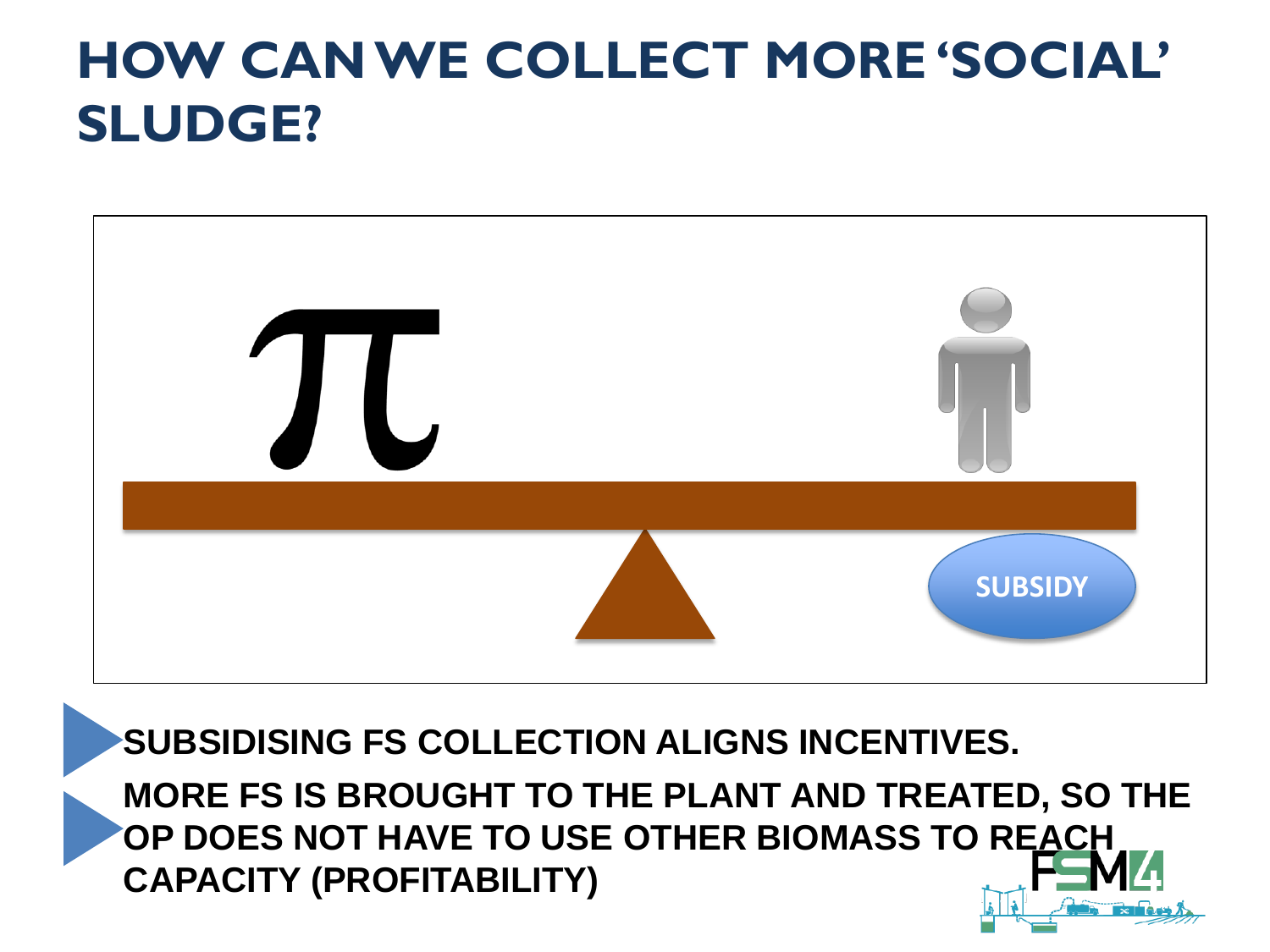### **AN IMPACT BOND CAN BALANCE PROFITS AND SOCIAL IMPACT**

An impact bond can be used to close the **financing gap** in poorer households willingness to pay for collection and treatment of FS:

- (1) Social investors fund collection social sludge collection on an outcomes basis
- (2) The social enterprise treats more FS from HH that were previously dumping (leading to better plant utilization)
- (3) Investors make a return if outcomes i.e. amount of FS collected meet pre-agreed targets

**AN IMPACT BOND CAN ACCELERATE THE MARKET SCALE-UP OF FSM SOLUTIONS TO NEW LOCATIONS BY MINIMISING THE NEED FOR ON-GOING GRANT FINANCING**

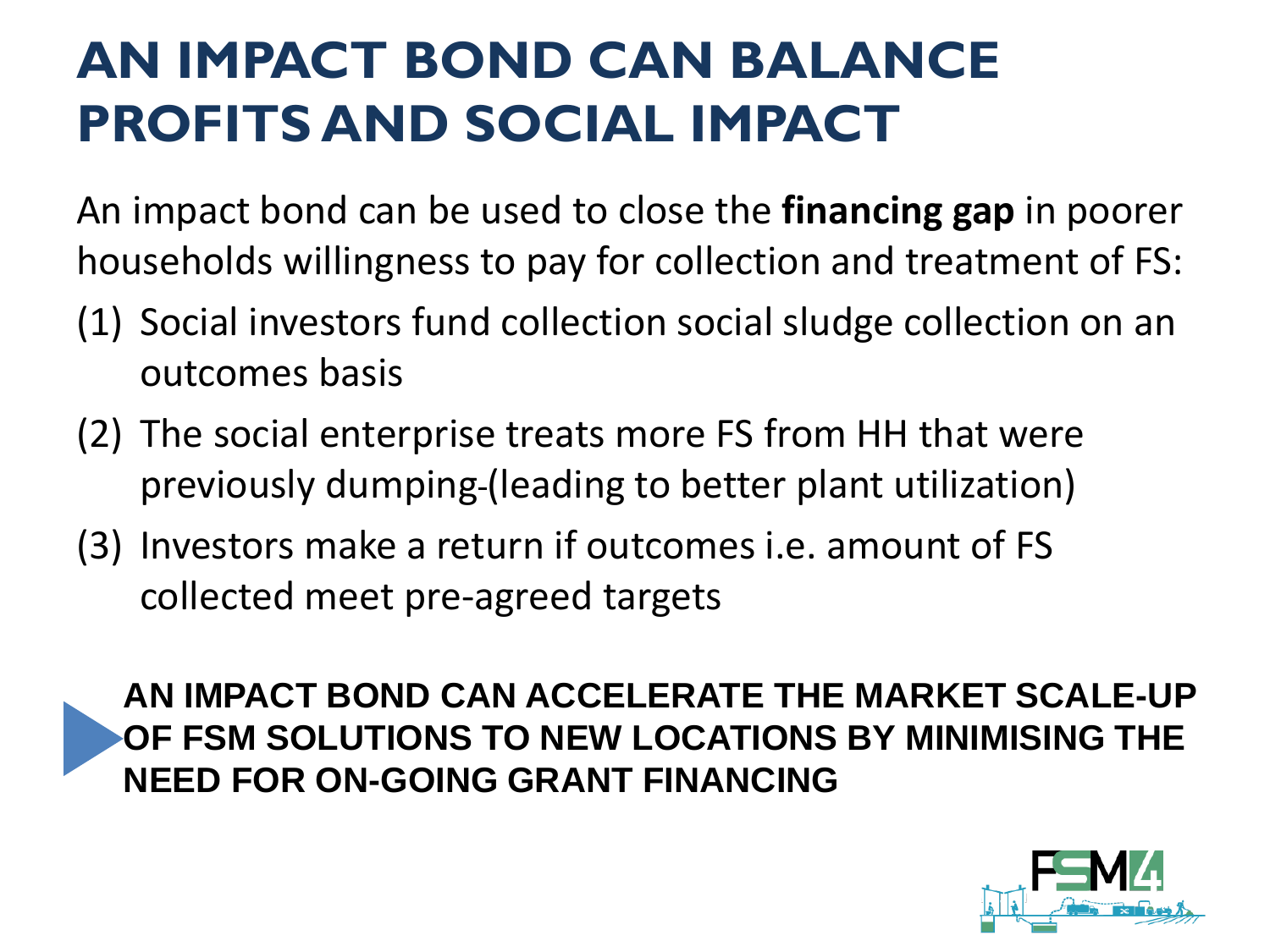## **KEY TAKEAWAYS**

- Future for the 'new urban margin' = Non-networked Urban Sanitation
- Technology exists that turns the economics of FSM on its head
- BUT we have to find a way to deal with social sludge
- Impact Bonds are one way to structure project. They:
	- Integrate infrastructure project finance and a conventional aid program
	- Allow a balance between profitable operations for a social enterprise and high impact social sludge collection